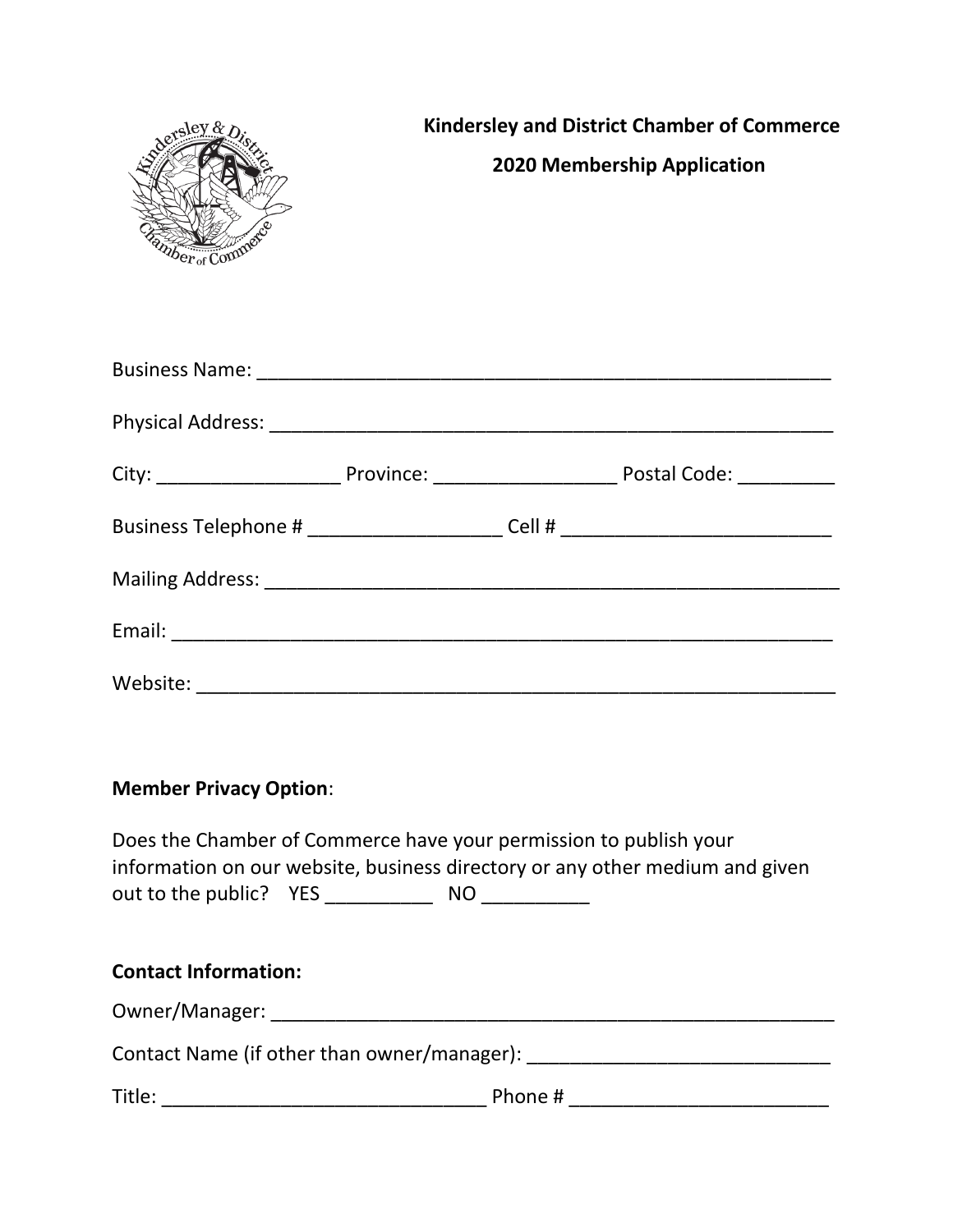Not all Chamber of Commerce information is distributed by email. Would you like to receive Chamber emails? YES \_\_\_\_\_\_\_\_\_\_\_\_\_\_\_\_\_ NO \_\_\_\_\_\_\_\_\_\_\_\_\_

# **Business Description:**

History (When you started, why are you doing business in Kindersley, is it a family owned business, etc).

**Community Support (Events and Sponsorships)**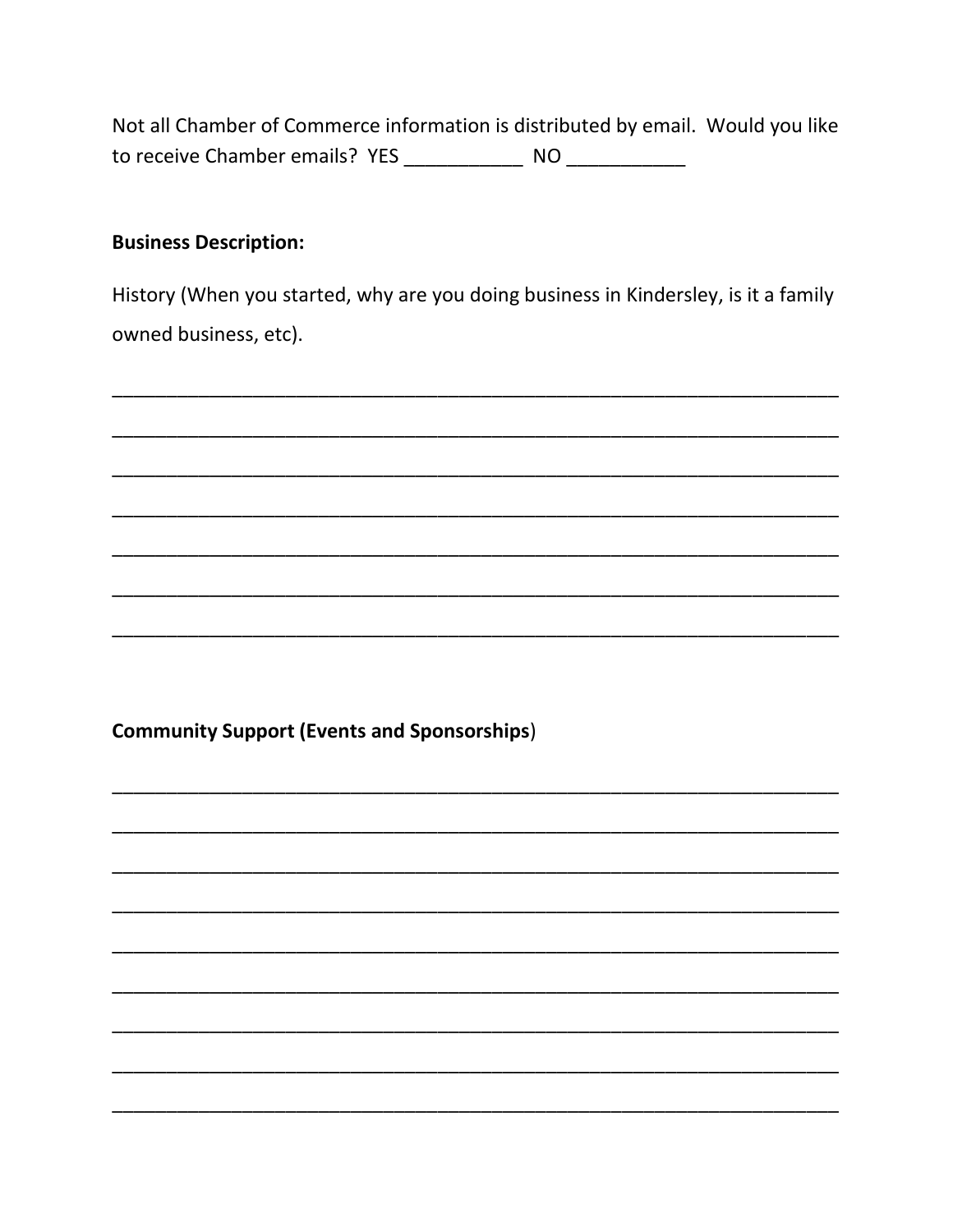**Services/Products Provided, Hours of Operation**

**Certifications, Designations, Partnerships, Other Association Memberships**

\_\_\_\_\_\_\_\_\_\_\_\_\_\_\_\_\_\_\_\_\_\_\_\_\_\_\_\_\_\_\_\_\_\_\_\_\_\_\_\_\_\_\_\_\_\_\_\_\_\_\_\_\_\_\_\_\_\_\_\_\_\_\_\_\_\_\_

\_\_\_\_\_\_\_\_\_\_\_\_\_\_\_\_\_\_\_\_\_\_\_\_\_\_\_\_\_\_\_\_\_\_\_\_\_\_\_\_\_\_\_\_\_\_\_\_\_\_\_\_\_\_\_\_\_\_\_\_\_\_\_\_\_\_\_

\_\_\_\_\_\_\_\_\_\_\_\_\_\_\_\_\_\_\_\_\_\_\_\_\_\_\_\_\_\_\_\_\_\_\_\_\_\_\_\_\_\_\_\_\_\_\_\_\_\_\_\_\_\_\_\_\_\_\_\_\_\_\_\_\_\_\_

\_\_\_\_\_\_\_\_\_\_\_\_\_\_\_\_\_\_\_\_\_\_\_\_\_\_\_\_\_\_\_\_\_\_\_\_\_\_\_\_\_\_\_\_\_\_\_\_\_\_\_\_\_\_\_\_\_\_\_\_\_\_\_\_\_\_\_

\_\_\_\_\_\_\_\_\_\_\_\_\_\_\_\_\_\_\_\_\_\_\_\_\_\_\_\_\_\_\_\_\_\_\_\_\_\_\_\_\_\_\_\_\_\_\_\_\_\_\_\_\_\_\_\_\_\_\_\_\_\_\_\_\_\_\_

\_\_\_\_\_\_\_\_\_\_\_\_\_\_\_\_\_\_\_\_\_\_\_\_\_\_\_\_\_\_\_\_\_\_\_\_\_\_\_\_\_\_\_\_\_\_\_\_\_\_\_\_\_\_\_\_\_\_\_\_\_\_\_\_\_\_\_

\_\_\_\_\_\_\_\_\_\_\_\_\_\_\_\_\_\_\_\_\_\_\_\_\_\_\_\_\_\_\_\_\_\_\_\_\_\_\_\_\_\_\_\_\_\_\_\_\_\_\_\_\_\_\_\_\_\_\_\_\_\_\_\_\_\_\_

\_\_\_\_\_\_\_\_\_\_\_\_\_\_\_\_\_\_\_\_\_\_\_\_\_\_\_\_\_\_\_\_\_\_\_\_\_\_\_\_\_\_\_\_\_\_\_\_\_\_\_\_\_\_\_\_\_\_\_\_\_\_\_\_\_\_\_

\_\_\_\_\_\_\_\_\_\_\_\_\_\_\_\_\_\_\_\_\_\_\_\_\_\_\_\_\_\_\_\_\_\_\_\_\_\_\_\_\_\_\_\_\_\_\_\_\_\_\_\_\_\_\_\_\_\_\_\_\_\_\_\_\_\_\_

# **Areas of Interest:**

Please tell us how you would be able to help out as a Chamber of Commerce

member; Check all that apply.

Board of Directors \_\_\_\_\_\_

Goose Festival \_\_\_\_\_\_\_\_\_

- Trade Show \_\_\_\_\_\_\_\_\_\_\_
- Casual Helper \_\_\_\_\_\_\_\_\_\_

Other  $\Box$ 

Would you prefer to meet with a Chamber of Commerce representative to learn more about what the Chamber has to offer? \_\_\_\_\_\_\_\_\_\_\_\_\_\_\_\_\_\_\_\_\_\_\_\_\_\_\_\_\_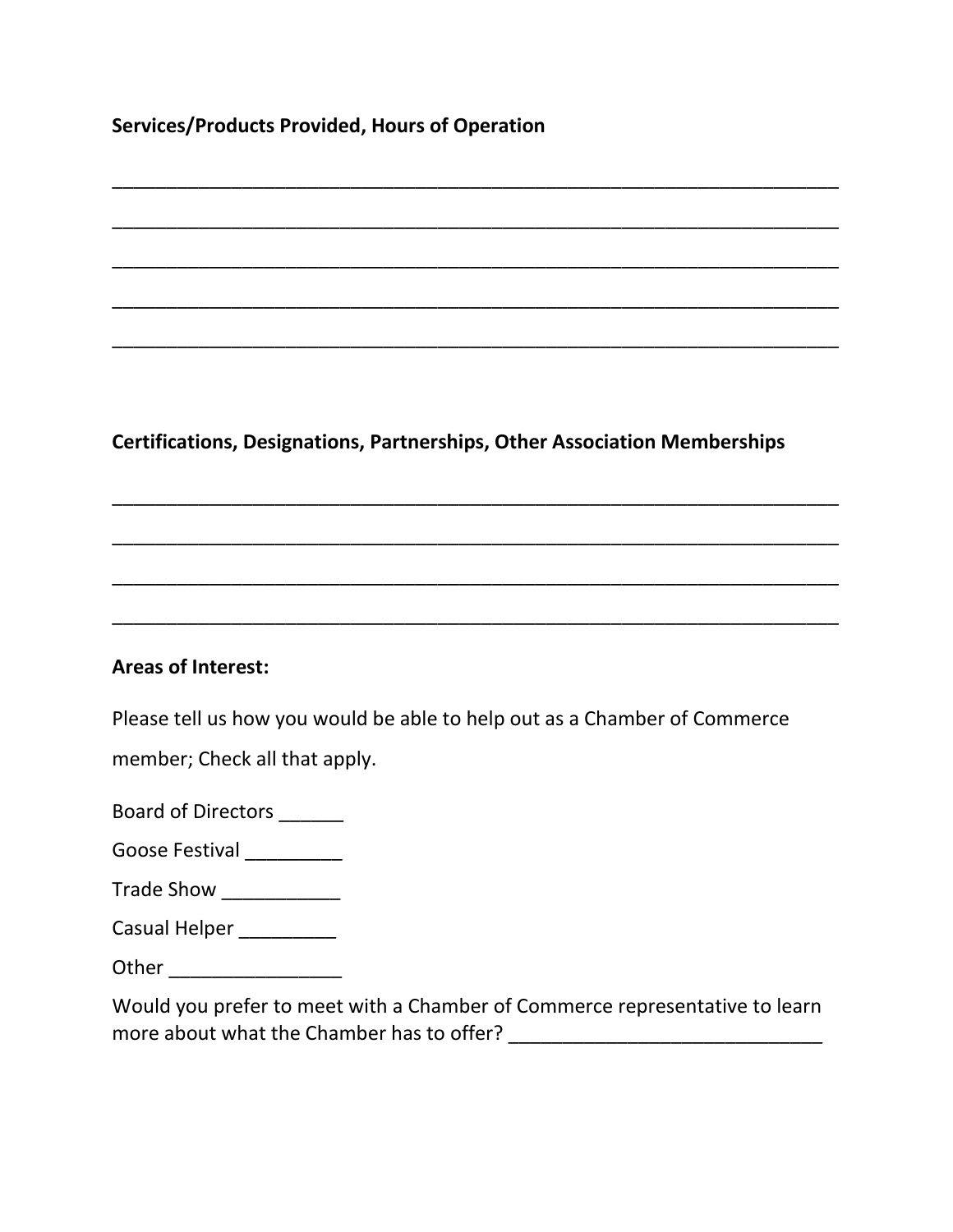# **How did you hear about the Chamber of Commerce?**

| Advertisement | <b>Personal Referral</b> |
|---------------|--------------------------|
|---------------|--------------------------|

#### **Memberships and Programs:**

Please indicate which membership level applies to you and your company. All memberships expire December 31<sup>st</sup>. Membership fees only will be pro-rated quarterly. Please contact the Chamber office for more information.

The Chamber of Commerce offers various programs for your business to participate in; please refer to your membership package for detailed information. If you do not have a copy, please contact the Chamber office.

# **Please choose the membership package you would like for 2020:**

- \_\_\_ Corporate Gold Membership \$1,000 + GST
- \_\_\_ Corporate Silver Membership \$500 + GST
- General Bronze Membership Fee based on number of employees
- Non-Profit/Charitable/Community Group \$125 + GST
- \_\_\_ Home-Based Business \$75 + GST

Explanation of the Membership Packages found on pages 5 and 6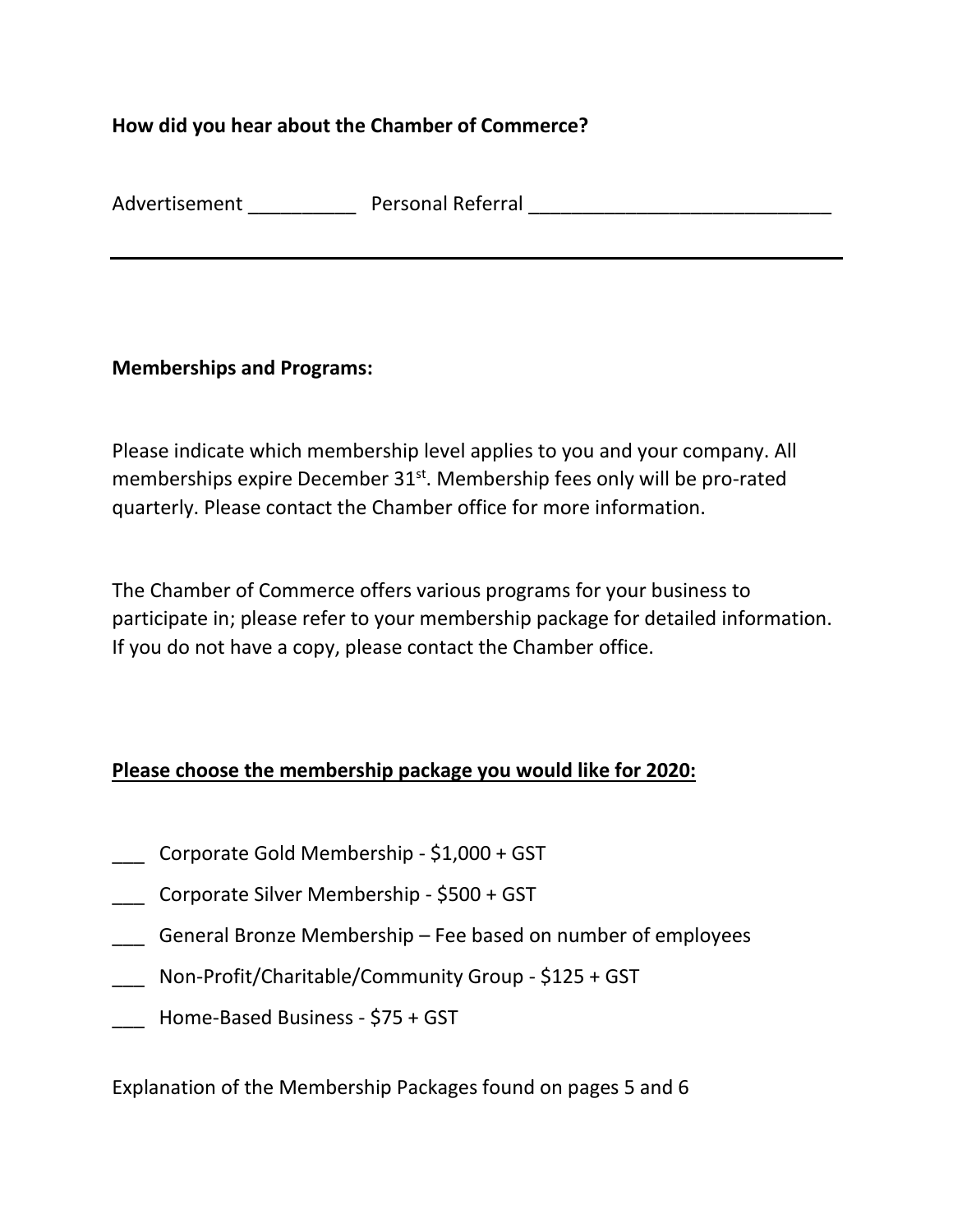**Please choose the # of employees in your business for General Bronze package.**

- \_\_\_ 20+ Employees \$350 + GST
- $-$  6 19 Employees \$300 + GST
- \_\_\_ 3 5 Employees \$250 + GST
- $1 2$  Employees \$225 + GST

# **Corporate Memberships 2020**

# **All Member Benefits:**

- **- SHOPKINDERSLEY.CA** opportunities and links to your business website and/or social media.
- **- SHOPKINDERSLEY.CA** gift cards
- **-** Kindersley Micro Loan Program
- **-** Business Resource Package
- **-** Networking opportunities
- **-** Sponsorship opportunities
- **- Chamber Group Insurance Benefit Plan**
- **-** Monthly payment plan option
- **-** Access to workshops, seminars and conferences that will enhance your business
- **-** Additional member benefits as they become available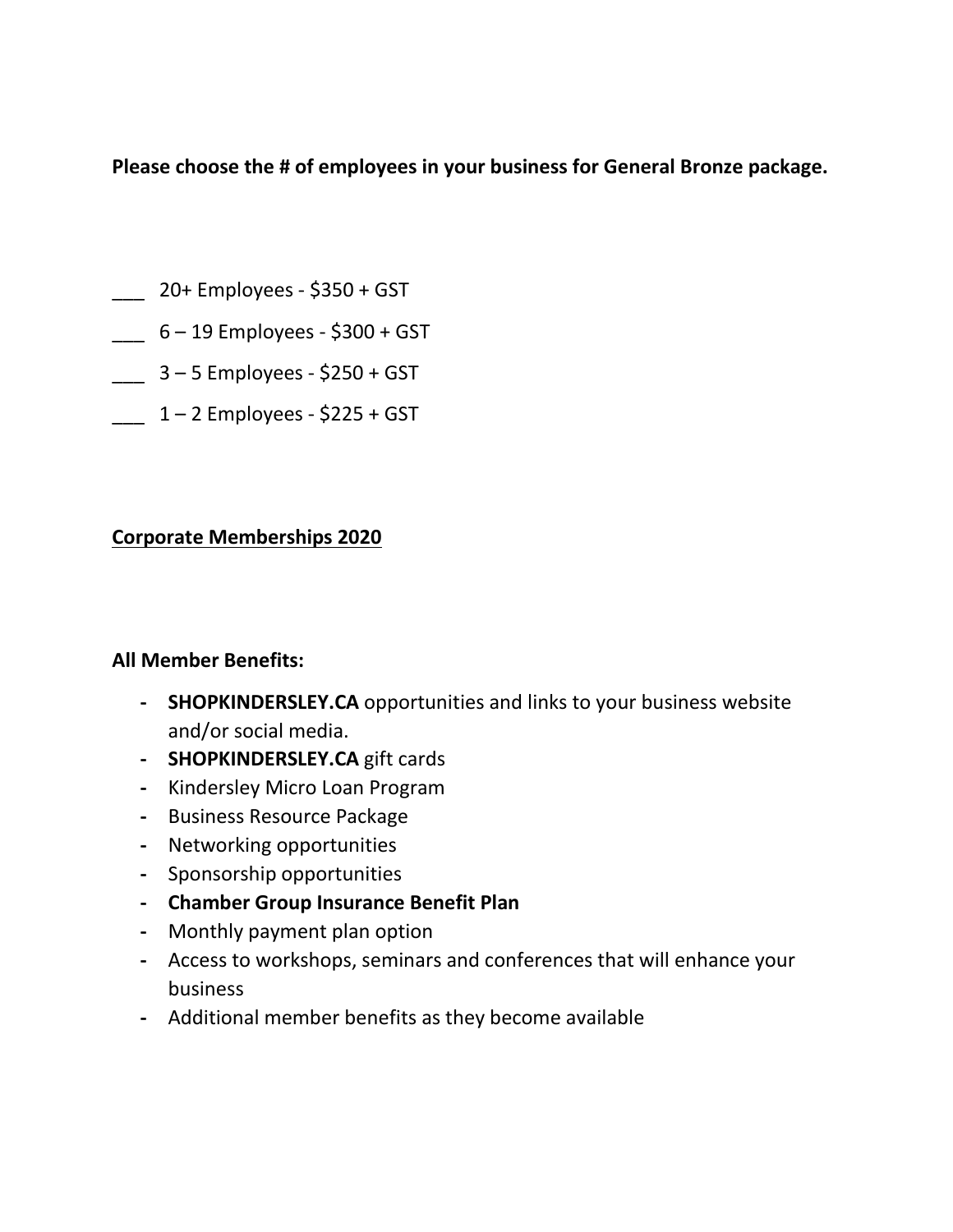### **Corporate Gold Membership**:  $$1,000 + GST$$

- **-** 6 Complimentary tickets to the AGM
- **-** 2 Complimentary tickets to a luncheon or seminar of your choice
- **-** Shop Kindersley profile on SHOPKINDERSLEY.CA website
- **-** Discounts on Chamber hosted events
- **-** Recognition as a corporate sponsor on our website and social media
- **-** Company bio page on the Chamber website
- **-** Additional member benefits as they become available

### **Corporate Silver Membership**:  $$500 + GST$$

- **-** 4 Complimentary tickets to the AGM
- **-** 2 Complimentary tickets to a luncheon or seminar of your choice
- **-** Discount on Chamber hosted events
- **-** Recognition as a corporate sponsor on our website and social media
- **-** Company bio page on the Chamber website
- **-** Additional member benefits as they become available

#### **General Bronze Membership: Based on employee #'s**

- **-** 2 Complimentary tickets to the AGM
- **-** Discounts on Chamber hosted events
- **-** Company bio page the Chamber website
- **-** Additional member benefits as they become available

# **Non-Profit/Charitable Organizations/Community Groups**  $$125 + GST$

- **-** Discounts on Chamber hosted events
- **-** Group bio on the Chamber website

#### **Home-Based Business Membership**   $$75 + 6ST$

**-** Discounts on Chamber hosted events